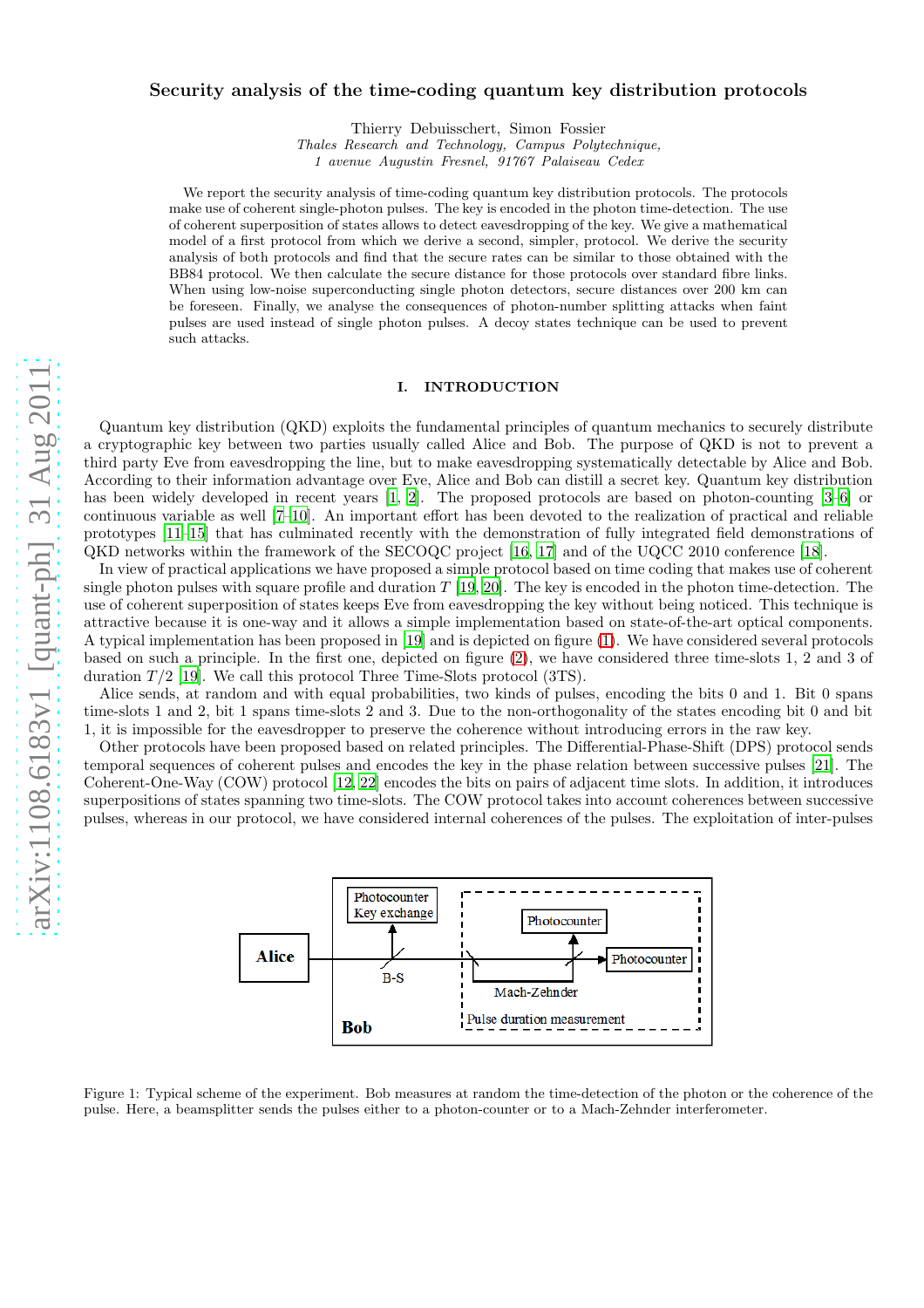

<span id="page-1-0"></span>Figure 2: Principle of the Three Time-Slots protocol. Alice sends pulses of duration T with chosen delay 0 or  $T/2$ . Bob measures the photon detection time. The time slots 1 and 3 are non ambiguous and allow for delay determination. The detections in time slot 2 are ambiguous and force Eve to introduce errors.

coherence aims at protecting against Photon-Number-Splitting (PNS) attacks [\[22,](#page-14-2) [23\]](#page-14-3). A complete proof of security is still to be performed on the COW protocol, although progress has been made [\[24\]](#page-14-4).

In [\[19](#page-13-11)], we had seen that it was possible to eavesdrop the channel as soon as its losses exceed 50 %. By doing this, Eve modifies the channel transmission for each time-slot and suppresses all the detection events corresponding to an ambiguous result (time-slot 2 in figure [\(2\)](#page-1-0)). To remedy this drawback we had proposed a four states protocol where the two additional pulses carry no information and where successive pulses have a  $T/2$  overlap [\[19](#page-13-11)] (figure [3\)](#page-2-0). Recent related proposals also make use of additional states to make the B92 robust against losses [\[25\]](#page-14-5). It is in fact possible to keep the previous protocol with only three time-slots, if additional pulses of duration  $T/2$  are combined at random with the pulses representing the bits. Measuring the number of such pulses received for each time-slot allows Alice and Bob to monitor the channel transmission for each time-slot and to ensure that it is not modified by Eve, which prevents attacks such as the previous one.

In our previous works, we had considered only the simple case of intercept-resend attacks [\[19](#page-13-11), [20](#page-14-0)]. Our purpose is to generalize the study to optimal collective attacks where we consider the most general unitary transform allowed by quantum mechanics in order to upper bound the information that Eve can get on the key shared between Alice and Bob. The security of the key can be guaranteed when the mutual information between Alice and Bob  $I_{AB}$  is greater than the mutual Holevo quantity between Alice and Eve  $\chi_{AE}$  [\[26,](#page-14-6) [27\]](#page-14-7). In the present paper, we will first model the 3TS protocol where single-photon pulses spanning the time-slots  $(1,2)$  and  $(2,3)$  represent the bits 0 and 1 respectively. From the quantum model describing this protocol, we deduce a simplification that allows to consider a simpler protocol. The bits are then encoded on two adjacent but non overlapping pulses (time-slots 1 and 2). Pulses spanning time-slots 1 and 2 are combined at random with the previous pulses. They allow to check that the coherence is not affected by eavesdropping. We call this protocol the Two Time-Slots Protocol (2TS) as depicted in figure [\(4\)](#page-2-1). It has many similarities with BB84, and similar protocols have already been proposed [\[28](#page-14-8), [29\]](#page-14-9). The states corresponding to the H-V basis is represented by the time-slots 1 and 2. Only one state of the non-orthogonal basis is used which is the pulse spanning time slots 1 and 2. We model Eve's attack introducing the most general unitary transform that could allow her to extract some information on the key. We perform the complete analysis of this protocol taking into account the imperfections of the system. We thus calculate the Holevo quantity between Alice and Eve, and the Shannon information between Alice and Bob as a function of the quantum bit error rate (QBER) for several values of the interferometer visibility. When the visibility of the interferometer is perfect, the expression of the Holevo quantity between Alice and Eve is identical to that obtained in the case of the BB84 protocol. The 2TS protocol can thus be viewed as a time-coding version of the BB84 protocol.

The security analysis of the 2TS protocol is then used as an intermediate step to analyse the security of the 3TS protocol. Although less performant than the 2TS protocol, this protocol is secure up to a QBER of 5%. The main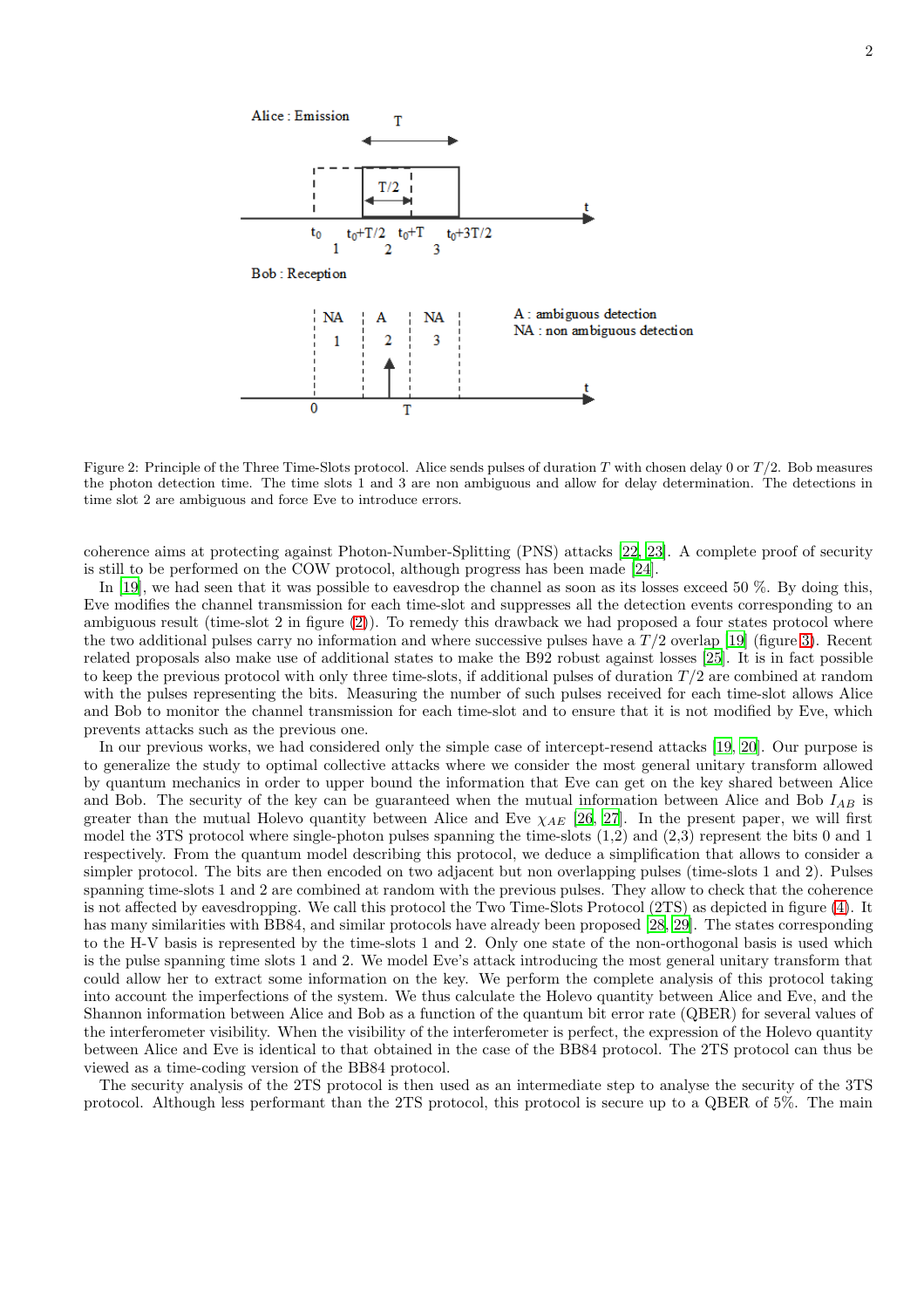

<span id="page-2-0"></span>Figure 3: Principle of the four states protocol. Alice sends pulses of duration T with chosen delays 0,  $T/2$ , T or  $3T/2$ . Pulses (a) and (d) carry no information. Pulses (b) and (c) encode bit 0 and bit 1 respectively. Bob measures the photon detection time. He keeps only the results corresponding to time slot 3 and time slot 5. The results are ambiguous, which prevents Eve from exploiting the losses of the line.



<span id="page-2-1"></span>Figure 4: Principle of the Two Time-Slots protocol. Alice encodes the bits in successive non-overlapping single-photon pulses with duration  $T/2$  (solid line). In addition, she sends at random single-photon pulses spanning the time-slots 1 and 2 allowing a coherence measurement aiming at detecting eavesdropping (dashed line).

advantage of the 3TS protocol is that the pulses containing the information are similar up to a time shift. Whereas the 2TS protocol uses pulses of different length. This is an advantage in simplicity at the price of a reduction of the security. The 3TS protocol can be improved if the pulses carrying the bits are completed with additional pulses featuring a coherent superposition between time-slots 1 and 3. We call this improved version Completed Three Time-Slots protocol (C3TS). It is depicted on figure [\(5\)](#page-3-0). The results are then the same as for the 2TS protocol.

After having considered single-photon pulses in the previous cases, we then consider the case where Alice sends faint pulses instead of single-photons. In that case, the protocols are sensitive to photon number splitting attacks (PNS) where Eve keeps only the pulses where more than one photon is present, which allows her to get a perfect copy of the key. A counter-measure to such attack consists in introducing decoy states where the average value of the photon number in the pulses can take several values according to a given proportion [\[30](#page-14-10)[–32\]](#page-14-11). This keeps Eve from changing the number of photons in the pulses without being noticed. Using an approach closely related to that of [\[15,](#page-13-7) [31,](#page-14-12) [33](#page-14-13), [34\]](#page-14-14), we calculate the rate as a function of the distance and compare it to that obtained in the case of single-photon pulses. As expected, we obtain a linear dependence with the channel attenuation in the case of single-photon pulses or decoy states, whereas it is quadratic without the use of decoy states.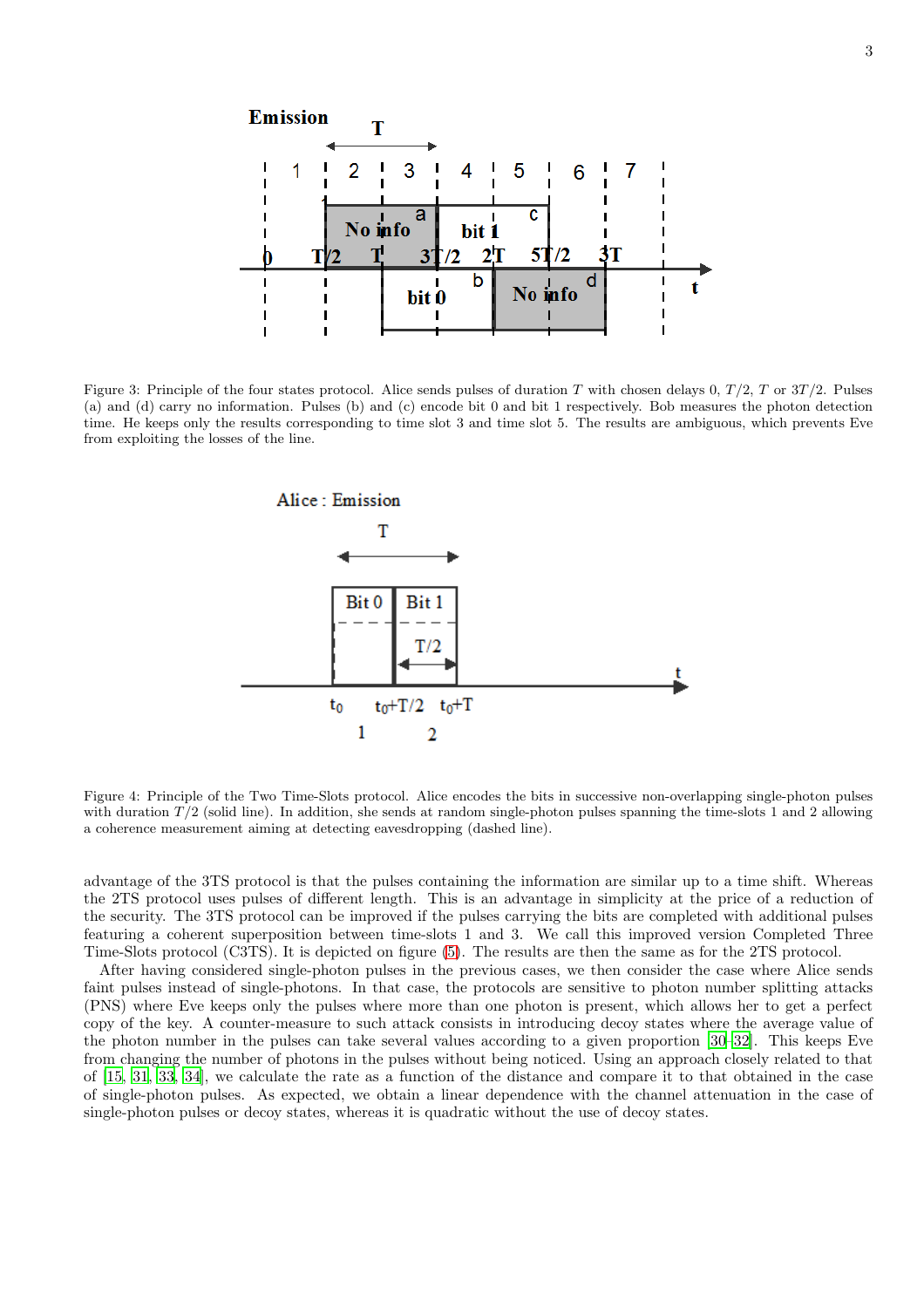

<span id="page-3-0"></span>Figure 5: Principle of the Completed Three Time-Slots protocol. Alice encodes the bits in overlapping single-photon pulses spanning the time-slots 1-2 and 2-3 respectively (solid line). In addition, she sends at random single-photon pulses spanning the time-slots 1 and 3 allowing a coherence measurement aiming at detecting eavesdropping (dashed line).

#### <span id="page-3-2"></span>II. QUANTUM FORMALISM

The protocols introduced in the previous part can be modeled using a quantum formalism for the time-slots used to describe the pulses. Although the time scale of Bob can be divided in an infinity of time-slots, a natural limit is given by the period between two successive pulses. This period is divided in successive time-slots of duration  $T/2$ numbered from 1 to  $N$ , which gives rise to a  $N$  dimensions Hilbert space. To each time-slot corresponds a basis state  $|i\rangle_B$  (i=1 to N) in Bob's Hilbert space.

We start with the 3TS protocol, where Bob's Hilbert space is three-dimensional with basis states noted  $|1\rangle_B$ ,  $|2\rangle_B$ et  $|3\rangle_B$ . The pulses chosen by Alice to encode the bits are represented by the states  $|\beta_1\rangle$  and  $|\beta_2\rangle$ . Since they have an overlap, they correspond to non-orthogonal states in Bob's space :

$$
|\beta_1\rangle = \frac{\sqrt{2}}{2} (|1\rangle_B + |2\rangle_B)
$$
 (1)

$$
|\beta_2\rangle = \frac{\sqrt{2}}{2} (|2\rangle_B + |3\rangle_B)
$$
 (2)

Here we consider that Alice sends perfect pulses with no component of  $|\beta_1\rangle$  on  $|3\rangle_B$ , and no component of  $|\beta_2\rangle$  on  $|1\rangle_B$ . The pulses are sent at random by Alice with identical probabilities equal to  $\frac{1}{2}$ . The state received by Bob is a statistical mixture given by :

$$
\rho_B = \frac{1}{2} |\beta_1\rangle\langle\beta_1| + \frac{1}{2} |\beta_2\rangle\langle\beta_2|.
$$
\n(3)

This description corresponds to the "prepare and measure" description of the protocol. It describes the practical way of preparing the pulses and sending them to Bob. An equivalent approach is called the "virtual entanglement" description [\[35](#page-14-15), [36\]](#page-14-16). Since there is no eavesdropping at this stage, Alice and Bob are isolated. We can introduce a Hilbert space for Alice and describe the whole system by a pure state in the joint Hilbert space of Alice and Bob. Alice's Hilbert space is described by a two orthogonal states basis  $|1\rangle_A$  and  $|2\rangle_A$ . These states can be associated with the bit 0 and the bit 1 respectively. Before sifting, the state describing the system is :

<span id="page-3-1"></span>
$$
|\psi_1\rangle_{AB} = \left(\frac{\sqrt{2}}{2}|1\rangle_A|\beta_1\rangle + \frac{\sqrt{2}}{2}|2\rangle_A|\beta_2\rangle\right) \otimes |0\rangle_E
$$
\n(4)

The tensor product with the state  $|0\rangle_E$  indicates that Eve does not interact with Alice and Bob. The partial trace of  $AB|\psi_1\rangle\langle\psi_1|_{AB}$  over Alice results in the density matrix  $\rho_B$ .  $|\psi_1\rangle_{AB}$  is thus a purification of  $\rho_B$ .

Eq. [\(4\)](#page-3-1) allows a detailed description of the protocol. We first evaluate the visibility of the interferometer, which allows to check the coherence of the pulses received by Bob. According to fig. [\(1\)](#page-0-0), the photons detected at the output of the interferometer do not participate to the final secret key. Therefore, Bob can inform Alice when he has detected such a photon, and Alice can reveal which kind of pulse she has sent. For example, we consider that Alice has sent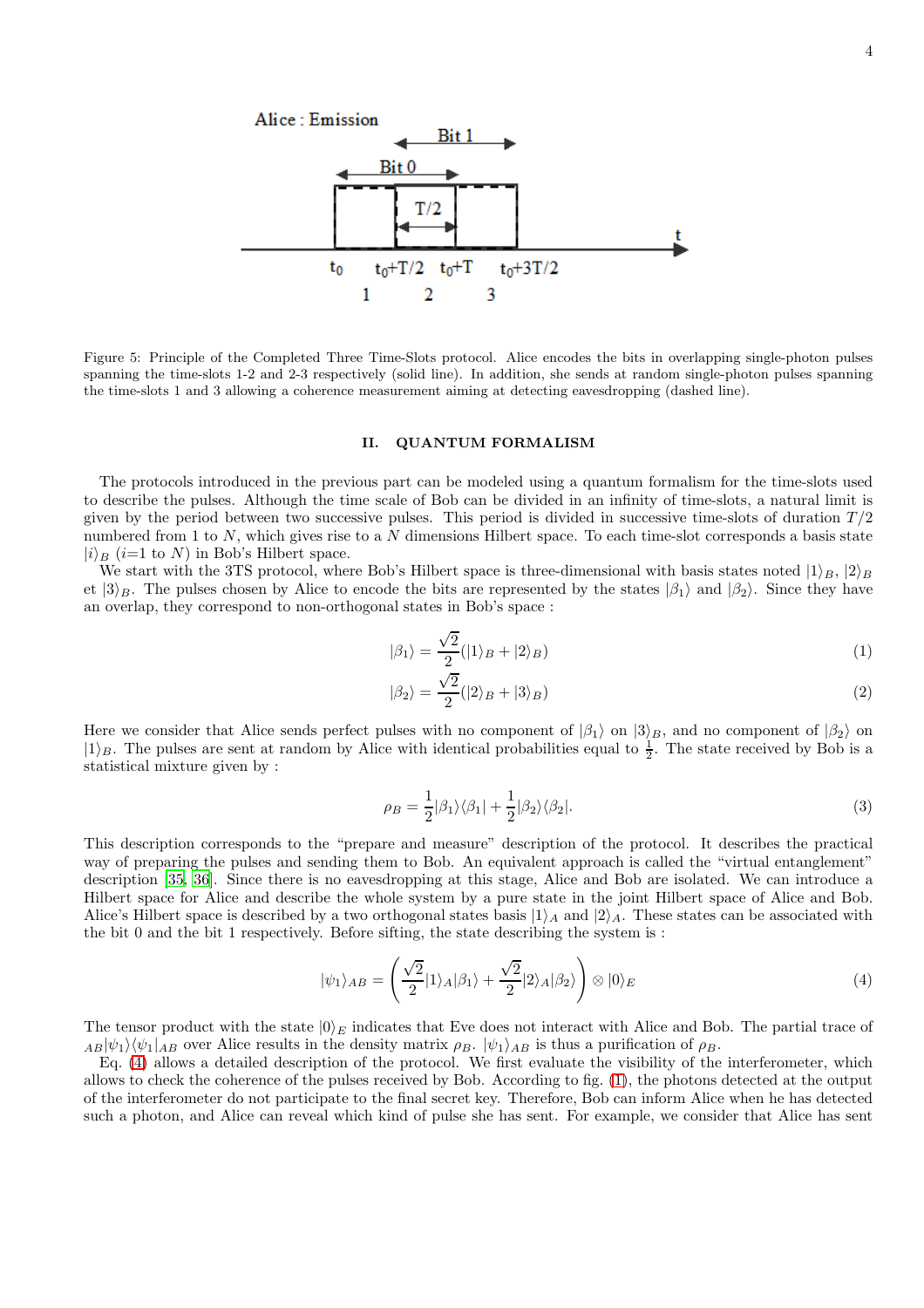a state  $|\beta_1\rangle$ . An additional two dimensional Hilbert space is introduced in order to describe the two arms of the interferometer with basis states  $|+\rangle_I$  and  $|-\rangle_I$ . The incoming state is thus  $|in\rangle_I = \frac{\sqrt{2}}{2}(|1\rangle_B + |2\rangle_B)|+\rangle_I$ . After the first beamsplitter, the system is described with a superposition of the two interferometer states. Then, the state of one arm experiences the transform  $|i\rangle_B \rightarrow |i+1\rangle_B$  in order to take into account the  $T/2$  time difference between the two arms. Finally, introducing a possible phase-shift between the two arms, one ends up with the expression of the state at the output of the interferometer :

<span id="page-4-0"></span>
$$
|out\rangle_I = \frac{\sqrt{2}}{4} \left[ (|1\rangle_B + (1 + e^{i\varphi})|^2_B \right] + e^{i\varphi} |3\rangle_B) |+ \rangle_I + (|1\rangle_B + (1 - e^{i\varphi})|^2_B - e^{i\varphi} |3\rangle_B) |-\rangle_I \right]
$$
(5)

From such an expression, it appears that, knowing that Alice has sent a state  $|\beta_1\rangle$ , Bob needs to keep only the detection events in time-slot 2 in order to measure the coherence of the pulse. In that case, a visibility of 1 is expected if no eavesdropping occurs. If a state  $|\beta_2\rangle$  is incoming, a similar expression will be obtained with all the states  $|i\rangle_B$  replaced with  $|i + 1\rangle_B$  in Eq. [\(5\)](#page-4-0). Thus, a visibility of 1 can be obtained when keeping only the detection events in time-slot 3. Bob informs Alice each time he has detected a photon in time-slots 2 or 3 at the output of the interferometer. Alice then reveals whether she has sent a state  $|\beta_1\rangle$  or a state  $|\beta_2\rangle$ . Bob can then calculate the visibility of the interferometer which is equal to 1 in case no eavesdropping occurs.

The state  $|\psi_1\rangle_{AB}$  can be equivalently written in Bob's basis :

<span id="page-4-1"></span>
$$
|\psi_1\rangle_{AB} = \left(\frac{1}{2}|1\rangle_A|1\rangle_B + \frac{1}{2}(|1\rangle_A + |2\rangle_A)|2\rangle_B + \frac{1}{2}|2\rangle_A|3\rangle_B\right) \otimes |0\rangle_E
$$
\n
$$
(6)
$$

Using Eq. [\(4\)](#page-3-1), one obtains that the time slots with non zero probability detection are 1 and 3 (probability  $1/4$ ) and 2 (probability  $1/2$ ). When detecting the pulses sent by Alice, Bob ensures that these probability detections are respected. The ket  $|2\rangle_B$  is correlated to a superposition of  $|1\rangle_A$  and  $|2\rangle_A$ , with equal weight. This state is thus ambiguous in the sense that it is impossible for Bob to know if Alice has sent a bit 0 or a bit 1. The projection of  $|\psi_1\rangle_{AB}$  to the subspace  $(|1\rangle_B,|3\rangle_B)$  is given by

<span id="page-4-2"></span>
$$
|\psi_{1-3}\rangle_{AB} = \left(\frac{\sqrt{2}}{2}|1\rangle_A|1\rangle_B + \frac{\sqrt{2}}{2}|2\rangle_A|3\rangle_B\right) \otimes |0\rangle_E \tag{7}
$$

This state is maximally entangled between Alice and Bob. It denotes a complete correlation between the bit chosen by Alice and the detection in Bob's non-ambiguous time-slots 1 and 3.

The expression of  $|\psi_1\rangle_{AB}$  given by Eq. [\(6\)](#page-4-1) can be interpreted as a new protocol where Bob sends at random the states  $|1\rangle_A$ ,  $|2\rangle_A$  or  $\frac{|1\rangle_A+|2\rangle_A}{\sqrt{2}}$  with respective probabilities of  $1/4$ ,  $1/4$  and  $|1/2$ .  $|1\rangle_A$  and  $|2\rangle_A$  are used to encode the key. The state  $\frac{|1\rangle_A+|2\rangle_A}{\sqrt{2}}$  is used to ensure that the eavesdropper does not break the coherence between  $|1\rangle_A$  and  $|2\rangle_A$ . It imposes a constraint on eavesdropping which ensures the security of the protocol. After the pulses have been sent, sifting occurs, and Bob informs Alice when he has sent states  $\frac{|1\rangle_A+|2\rangle_A}{\sqrt{2}}$ . To establish the key, Alice and Bob keep only the states corresponding to Bob sending either  $|1\rangle_A$  or  $|2\rangle_A$ . The state representing the system after sifting is given by Eq. [\(7\)](#page-4-2). Eq. [\(6\)](#page-4-1) thus describes a protocol dual from that described by Eq. [\(4\)](#page-3-1). Finally, since Eq. [\(7\)](#page-4-2) is symmetrical, the roles of Alice and Bob can be interchanged and one can assume that Alice sends the pulses and Bob detects the photons. We then have two protocols where Alice sends the pulses and Bob detects the photons. The one described by Eq. [\(4\)](#page-3-1) uses a three-dimensional Hilbert space for Bob and corresponds to the 3TS protocol. It is the initially proposed time-coding protocol. The second protocol described by Eq. [\(6\)](#page-4-1) uses only a two-dimensional Hilbert space for Bob and corresponds to the 2TS protocol. The security analysis of this latter is simpler and we will first analyse it. We will then use the main lines of the security analysis of the 2TS protocol to analyse the security of the 3TS protocol.

#### <span id="page-4-3"></span>III. SECURITY ANALYSIS OF THE TWO TIME-SLOTS PROTOCOL

The state describing the joint Hilbert space of Alice and Bob, when the pulses are sent by Alice and no eavesdropping occurs, can be written :

$$
|\psi_2\rangle_{AB} = \left(\frac{1}{2}|1\rangle_B|1\rangle_A + \frac{1}{2}(|1\rangle_B + |2\rangle_B)|3\rangle_A + \frac{1}{2}|2\rangle_B|2\rangle_A\right) \otimes |0\rangle_E
$$
\n(8)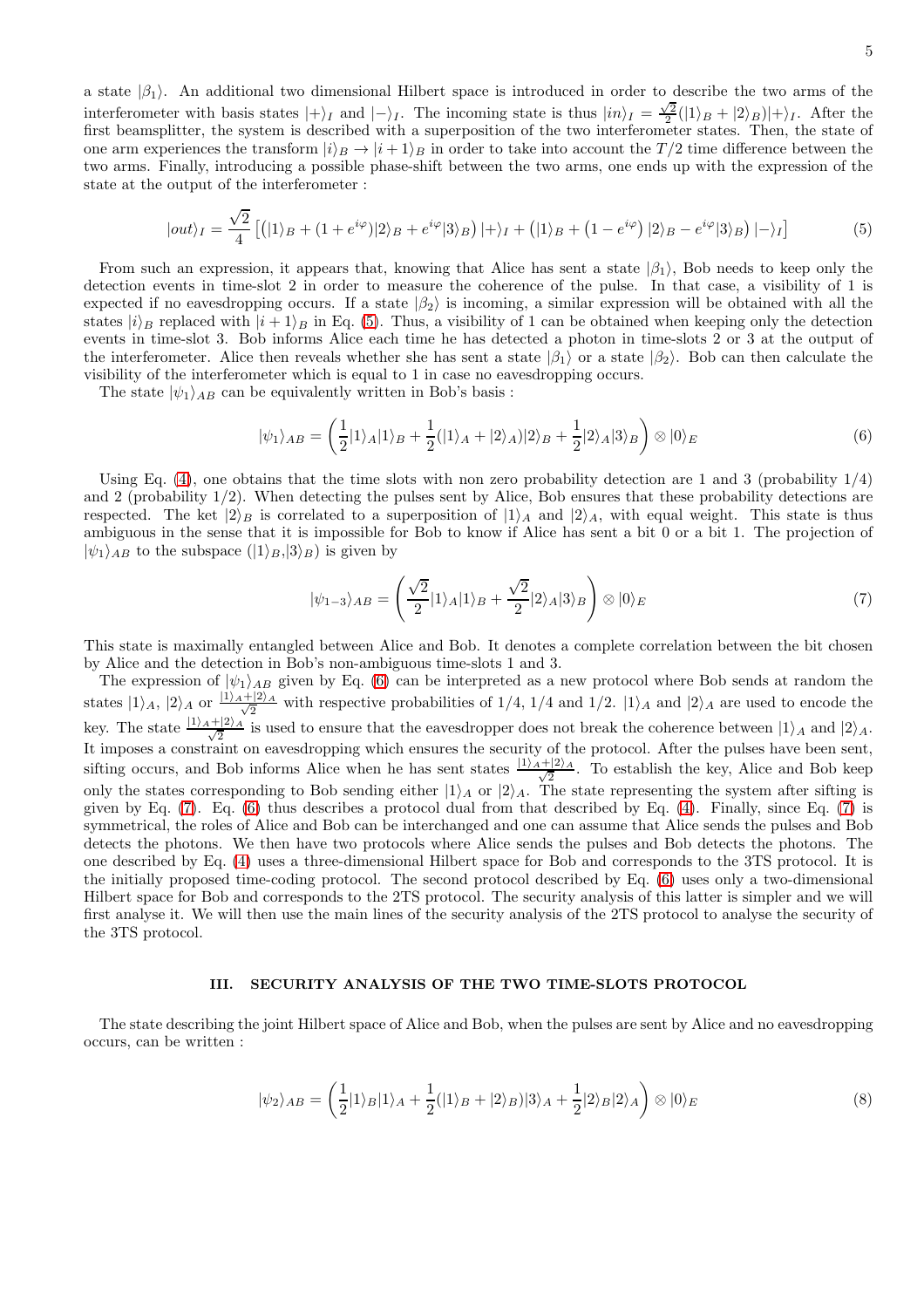6

As compared to Eq. [\(6\)](#page-4-1), we have reversed the roles of Alice and Bob and we have interchanged the kets  $|2\rangle_A$  and  $|3\rangle_A$ to have more symmetrical notations. Thus  $|1\rangle_A$  and  $|2\rangle_A$  describe the pulses carrying the bits and  $|3\rangle_A$  describes the pulses carrying the coherence information.

We then consider the general attack allowing Eve to be entangled with the states sent by Alice to Bob [\[1](#page-13-0), [37,](#page-14-17) [38\]](#page-14-18). The two states of Bob are transformed according to the following relations.

<span id="page-5-5"></span>
$$
|1\rangle_B|0\rangle_E \to |1\rangle_E = \sqrt{F_1}|11\rangle|1\rangle_B + \sqrt{Q_1}|12\rangle|2\rangle_B \tag{9}
$$

$$
|2\rangle_B|0\rangle_E \to |2\rangle_E = \sqrt{F_2}|22\rangle|2\rangle_B + \sqrt{Q_2}|21\rangle|1\rangle_B \tag{10}
$$

In this transform, Eve's Hilbert space is described by the states  $|ij\rangle$  where i and j refer to the initial state and to the final state of Bob, respectively. The normalisation condition implies  $F_1 + Q_1 = F_2 + Q_2 = 1$ . We consider that the attack of Eve can be asymmetric in the case where  $F_1 \neq F_2$ . Anyhow, we will show in the following that the symmetric attack is optimal. The joint Hilbert space of Alice, Bob and Eve is a closed system. Therefore, the transform must be unitary, which implies the relation :

<span id="page-5-1"></span>
$$
E\langle 1|2\rangle_E = \sqrt{F_1 Q_2} \langle 11|21\rangle + \sqrt{F_2 Q_1} \langle 22|12\rangle = 0; \tag{11}
$$

The state resulting from Eve's attack is given by :

<span id="page-5-4"></span>
$$
|\psi\rangle_{ABE} = \frac{1}{2}|1\rangle_E|1\rangle_A + \frac{1}{2}(|1\rangle_E + |2\rangle_E)|3\rangle_A + \frac{1}{2}|2\rangle_E|2\rangle_A
$$
\n(12)

Classical communication allows Alice to inform Bob whether she has sent a state carrying the bit information (subspace  $(|1_A\rangle,|2_A\rangle)$  or a state carrying the coherence information (subspace  $(|3_A\rangle)$ ). In order to consider the states carrying the bit information, Bob projects the state  $|\psi\rangle_{ABE}$  on the subspace  $(|1_A\rangle, |2_A\rangle)$  given by :

<span id="page-5-0"></span>
$$
|\psi_{1-2}\rangle_{ABE} = \frac{\sqrt{2}}{2} [\sqrt{F_1}|11\rangle|1\rangle_A|1\rangle_B + \sqrt{F_2}|22\rangle|2\rangle_A|2B\rangle + \sqrt{Q_1}|12\rangle|1\rangle_A|2\rangle_B + \sqrt{Q_2}|21\rangle|2\rangle_A|1\rangle_B]
$$
(13)

The state described by Eq. [\(13\)](#page-5-0) is an entangled pure state between Alice and Bob on one hand and Eve on the other hand. The entanglement witnesses the correlations between Eve's measurement and Alice and Bob's measurement. The corresponding information can be quantified by the entropy of entanglement [\[39\]](#page-14-19). Maximizing this quantity, Eve maximizes the knowledge she has on the key. From the state  $|\psi_{1-2}\rangle_{ABE}$ , one can deduce the density matrix of the complete system  $\rho_{1-2_{ABE}} = |\psi_{1-2}\rangle_{ABE \ ABE} \langle \psi_{1-2}|$ . The density matrix of the reduced system is defined by  $\rho_{AB} = \text{tr}_E(\rho_{1-2_{ABE}})$  for Alice and Bob and  $\rho_E = \text{tr}_{AB}(\rho_{1-2_{ABE}})$  for Eve. The entropy of entanglement is defined by :

<span id="page-5-2"></span>
$$
S_{ent} = S(\rho_{AB}) = S(\rho_E) \tag{14}
$$

where  $S(\rho) = -\text{tr}(\rho \log_2(\rho))$  is the Von Neuman entropy of  $\rho$ . In order to maximize her information, Eve has to maximize  $S(\rho_{AB})$ .

 $\rho_{AB}$  is a  $4 \times 4$  matrix in the basis  $(|1\rangle_A|1\rangle_B, |2\rangle_A|2\rangle_B, |1\rangle_A|2\rangle_B, |2\rangle_A|1\rangle_B)$ .  $|1\rangle_A|1\rangle_B$  and  $|2\rangle_A|2\rangle_B$  form a basis for the subspace corresponding to Alice and Bob getting identical results.  $|1\rangle_A|2\rangle_B$  and  $|2\rangle_A|1\rangle_B$ ) form a basis for the subspace corresponding to Alice and Bob getting different results.

Let us apply the projective measurement on those two subspaces to  $\rho_{AB}$ . The resulting density matrix  $\rho'_{AB}$  is given by :

<span id="page-5-3"></span>
$$
\rho'_{AB} = \frac{1}{2} \begin{pmatrix} F_1 & \sqrt{F_1 F_2} \langle 11|22\rangle & 0 & 0\\ \sqrt{F_1 F_2} \langle 22|11\rangle & F_2 & 0 & 0\\ 0 & 0 & Q_1 & \sqrt{Q_1 Q_2} \langle 12|21\rangle\\ 0 & 0 & \sqrt{Q_1 Q_2} \langle 21|12\rangle & Q_2 \end{pmatrix}
$$
(15)

As a result of a projective measurement, we have

$$
S(\rho'_{AB}) \ge S(\rho_{AB})\tag{16}
$$

 $S(\rho_{AB})$  is maximized when  $\rho_{AB}$  is chosen identical to  $\rho'_{AB}$ . This results from the loss of information when the nondiagonal blocks are taken equal to zero in  $\rho_{AB}$ . Each term of the non-diagonal blocks of  $\rho_{AB}$  depends only on one of the following scalar products :  $\langle 11|12 \rangle$ ,  $\langle 11|21 \rangle$ ,  $\langle 22|12 \rangle$  and  $\langle 22|21 \rangle$ . Therefore, an optimal choice for Eve in order to maximize her information on the system is to choose those four scalar products equal to zero.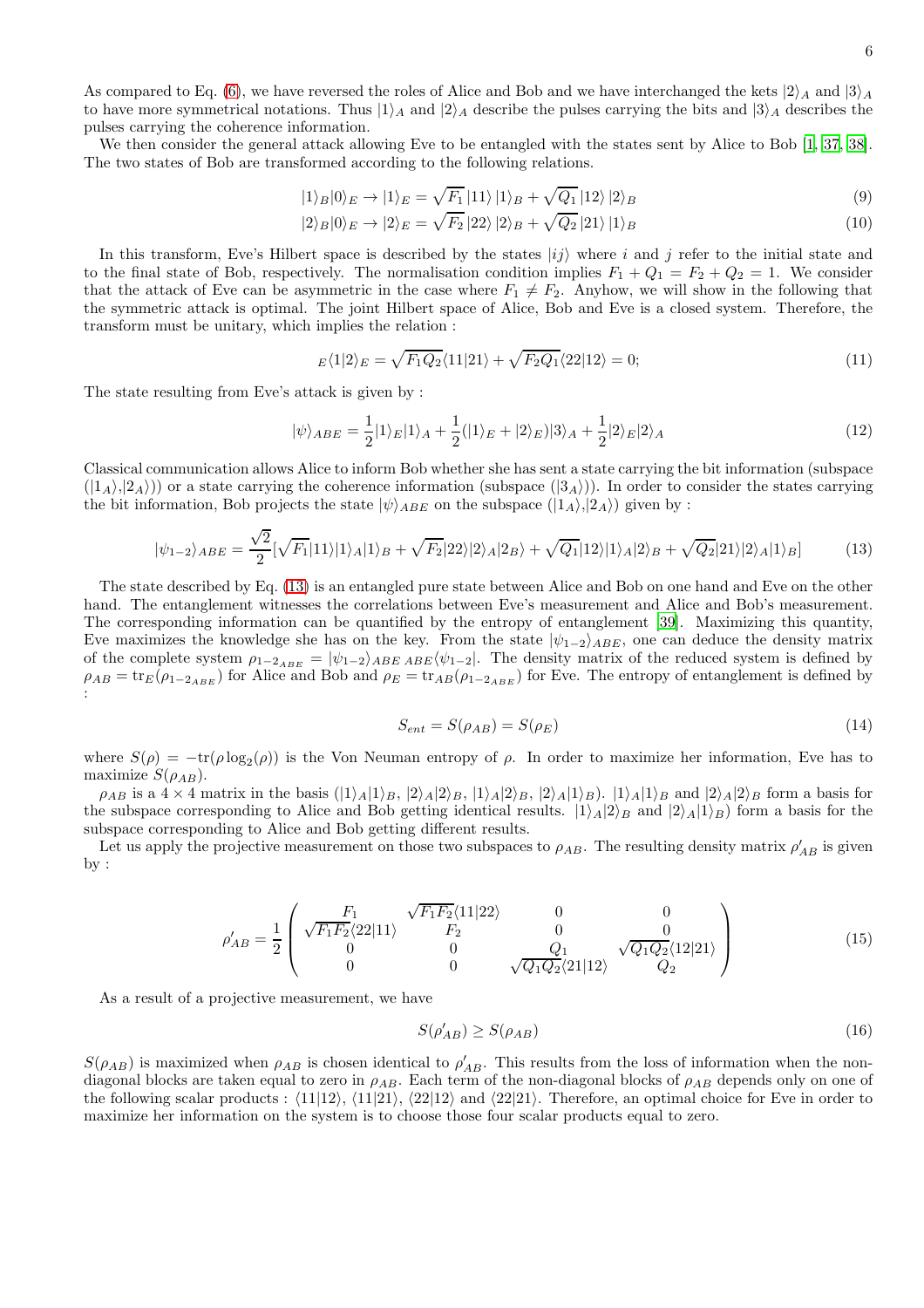As a result, the unitarity condition Eq. [\(11\)](#page-5-1) is automatically fulfilled. In addition, the expressions of  $|1\rangle_E$  and  $|2\rangle_E$ are Schmidt decompositions for which Eve and Bob are maximally entangled. The attack performed by Eve introduces some errors. Since  $\langle 11|12 \rangle = 0$  and  $\langle 22|21 \rangle = 0$  the corresponding noise is incoherent and cannot be distinguished from any real noise coming from the imperfections of the experiment.

The choice of the scalar products above is a first step for Eve to maximize her information on Alice and Bob's system. A further step would be to choose the two remaining scalar products equal to zero as well. Anyhow, the states of Eve would all be orthogonal one with another, and this would result in the impossibility to measure any interference at Bob's interferometer, which is a prerequisite for the protocol to be useful. Thus  $\langle 11|22 \rangle$  and  $\langle 12|21 \rangle$ are left as free parameters the value of which can be optimized by Eve.

According to Eq. [\(14\)](#page-5-2) and considering the optimal choice  $\rho_{AB} = \rho'_{AB}$ ,  $S(\rho_E)$  can be calculated from the eigenvalues of Eq. [\(15\)](#page-5-3) using the definition  $S(\rho_E) = \sum_{i=1}^4 -\gamma_i \log_2(\gamma_i)$ . Defining  $F = \frac{1}{2}(F_1 + F_2)$ ,  $Q = \frac{1}{2}(Q_1 + Q_2)$  and  $dQ = \frac{1}{2}(Q_1 - Q_2)$ , the expressions of the eigenvalues are :

$$
\gamma_1 = \frac{1}{2} \left( F + \sqrt{\left( 1 - \langle 11 | 22 \rangle^2 \right) dQ^2 + \langle 11 | 22 \rangle^2 F^2} \right) \tag{17}
$$

$$
\gamma_2 = \frac{1}{2} \left( F - \sqrt{\left( 1 - \langle 11 | 22 \rangle^2 \right) dQ^2 + \langle 11 | 22 \rangle^2 F^2} \right) \tag{18}
$$

$$
\gamma_3 = \frac{1}{2} \left( Q + \sqrt{\left( 1 - \langle 12 | 21 \rangle^2 \right) d Q^2 + \langle 12 | 21 \rangle^2 Q^2} \right) \tag{19}
$$

$$
\gamma_4 = \frac{1}{2} \left( Q - \sqrt{\left( 1 - \langle 12 | 21 \rangle^2 \right) dQ^2 + \langle 12 | 21 \rangle^2 Q^2} \right) \tag{20}
$$

where  $-\frac{1}{2} \leq dQ \leq \frac{1}{2}$  and  $|dQ| \leq Q \leq 1 - |dQ|$ . Studying the variations of  $S(\rho_E)$  with  $dQ$  shows that it is maximal when  $dQ = 0$ , due to dependence of  $S(\rho_E)$  with the square of  $dQ$ . Therefore, Eve can maximize her entanglement with Alice and Bob choosing  $F_1 = F_2 = F$  and  $Q_1 = Q_2 = Q$ .

The information available for Eve is upper bounded by the Holevo quantity defined by :

$$
\chi = S\left(\rho_E\right) - \sum_{i} p_i S\left(\rho_E^i\right) \tag{21}
$$

In the case where  $\chi_{AE}$  is calculated, the matrix  $\rho_E^i$  is the density matrix of Eve when one knows which state has been sent by Alice. From Eq. [\(12\)](#page-5-4), those two states are  $|1\rangle_E$  and  $|2\rangle_E$  and one gets :

$$
\rho_E^1 = \begin{pmatrix} F_1 & 0 \\ 0 & Q_1 \end{pmatrix}, \rho_E^2 = \begin{pmatrix} Q_2 & 0 \\ 0 & F_2 \end{pmatrix} \tag{22}
$$

Since those states are equiprobable, we have  $p_1 = p_2 = \frac{1}{2}$ , and the Holevo quantity becomes

<span id="page-6-0"></span>
$$
\chi_{AE} = S(\rho_E) - \frac{1}{2}h(Q_1) - \frac{1}{2}h(Q_2)
$$
\n(23)

where  $h(Q) = -Q \log_2(Q) - (1 - Q) \log_2(1 - Q)$ .

The available secret bit per sifted pulse is given by

$$
\Delta I = I_{AB} - \chi_{AE} \tag{24}
$$

 $I_{AB}$  is the mutual information between Alice and Bob. In order to compute  $I_{AB}$ , we have to take into account that the error rates are different, depending on which state  $|1\rangle_A$  or  $|2\rangle_A$  is sent by Alice. Alice and Bob can measure those two errors rates revealing a fraction of the pulses that are sent. Since those pulses are equiprobable, the mutal information is the average of the mutual information corresponding to each state, and we obtain :

<span id="page-6-1"></span>
$$
I_{AB} = 1 - \frac{1}{2} \left( h(Q_1) + h(Q_2) \right) \tag{25}
$$

Combining Eq. [\(23\)](#page-6-0) and Eq. [\(25\)](#page-6-1), we obtain the expression of the secret key rate :

$$
\Delta I = 1 - S\left(\rho_E\right) \tag{26}
$$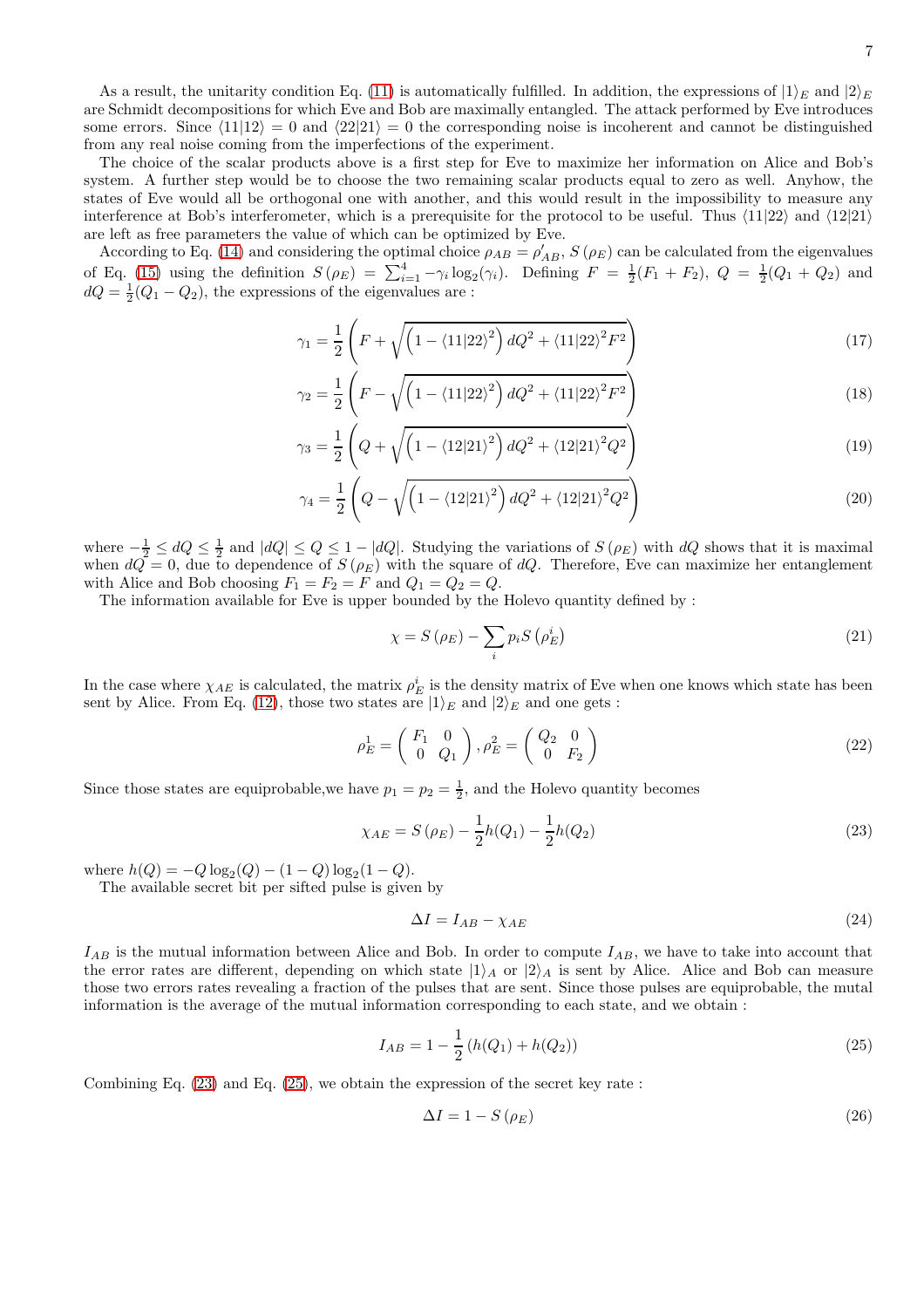This expression shows that the secret bit rate is directly related to the entropy of entanglement. The goal of Eve is to minimize the secret bit rate and thus to maximize  $S(\rho_E)$ . According to the previous derivation, we obtain that this occurs when  $dQ = 0$ , thus showing that the symmetric attack is optimal. In the following of the paper, we will thus consider that Eve's attacks are symmetric.

In the next step, we optimize  $S(\rho_E)$  for a given value of the fringe visibility measured at Bob's interferometer  $V_{12}$ , which is measured when Alice sends a superposition state of the form  $\frac{1}{\sqrt{2}}$  $\frac{1}{2}(|1\rangle_B + |2\rangle_B)$ , and Bob takes into account the photons detected in time-slot 2. Due to Eve's action,  $V_{12}$  can be smaller than 1. Its expression is given by :

$$
V_{12} = F\langle 22|11 \rangle + Q\langle 12|21 \rangle \tag{27}
$$

We find that  $S(\rho_E)$  is maximum when  $\langle 12|21\rangle = \langle 11|22\rangle = V_{12}$ .  $S_{max}(\rho_E)$  is thus given by:

$$
S_{max} \left( \rho_E \right) = \sum_{i=1}^{4} -\lambda_i \log_2(\lambda_i) \tag{28}
$$

with :

<span id="page-7-0"></span>
$$
\lambda_1 = \frac{1}{2}Q(1 + V_{12})
$$
\n(29)

$$
\lambda_2 = \frac{1}{2}Q(1 - V_{12})\tag{30}
$$

$$
\lambda_3 = \frac{1}{2}F(1 + V_{12}) \tag{31}
$$

$$
\lambda_4 = \frac{1}{2}F(1 - V_{12}) \tag{32}
$$

We can then model the imperfections of the real channel between Alice and Bob. Alice sends a state represented by a density matrix  $\rho_A$ . The channel is characterized by a global transmission  $\eta$ . Assuming that the channel is symmetric and that the induced modification is independent from the initial state, we obtain a resulting state at Bob that has the following expression.

<span id="page-7-1"></span>
$$
\rho_B = \eta \rho_A + \frac{1 - \eta}{2} I_2 \tag{33}
$$

Where  $I_2$  is the  $2 \times 2$  identity matrix. In case where the initial state is  $|1\rangle_B$  or  $|2\rangle_B$ , one obtains that the fidelity is  $\frac{1}{2}(1 + \eta)$  and that the error rate is  $\frac{1}{2}(1 - \eta)$ . In case where the initial state is a partially coherent superposition of states characterized by a visibility  $V_A$ , the resulting visibility at Bob is  $V_B = \eta V_A$ . The lack of visibility at Bob occurs from two origins. The first one, represented by  $V_A$ , is due to the intrinsic imperfections of the apparatus or a possible lack of coherence of the source. The second one, represented by  $\eta$ , is due to the imperfect transmission channel.

Eve substitutes her perfect measurement apparatus, represented by the unitary transform (Eq. [\(9\)](#page-5-5) and Eq. [\(10\)](#page-5-5)), to the imperfect channel between Alice and Bob. This is equivalent to a channel with transmission  $\eta = F - Q$ . The visibility measured at Bob is thus  $V_B = (F - Q)V_A$ . It is assumed that Eve exploits all imperfections of the set-up, and thus she can set  $V_{12} = V_B = (F - Q)V_A$ . The values involved in  $S(\rho_E)$  can be expressed by :

<span id="page-7-2"></span>
$$
\lambda_1 = \frac{1}{2}Q(1 + (F - Q)V_A) \tag{34}
$$

$$
\lambda_2 = \frac{1}{2}Q(1 - (F - Q)V_A) \tag{35}
$$

$$
\lambda_3 = \frac{1}{2}F(1 + (F - Q)V_A) \tag{36}
$$

$$
\lambda_4 = \frac{1}{2}F(1 - (F - Q)V_A) \tag{37}
$$

From those expressions, we can compute the information curves represented on figure [\(6\)](#page-8-0) for several values of  $V_A$ as a function of Q. In the particular case of a perfect interferometer  $(V_A = 1)$ , the expression of  $\chi_{AE}$  simplifies to  $\chi_{AE_1} = h(Q)$ , and the secret key rate becomes  $1 - 2h(Q)$ . It coincides with the bound given by GLLP [\[33](#page-14-13)] for the BB84 protocol when Eve launches a basis independent attack, with a maximum QBER of 0.11.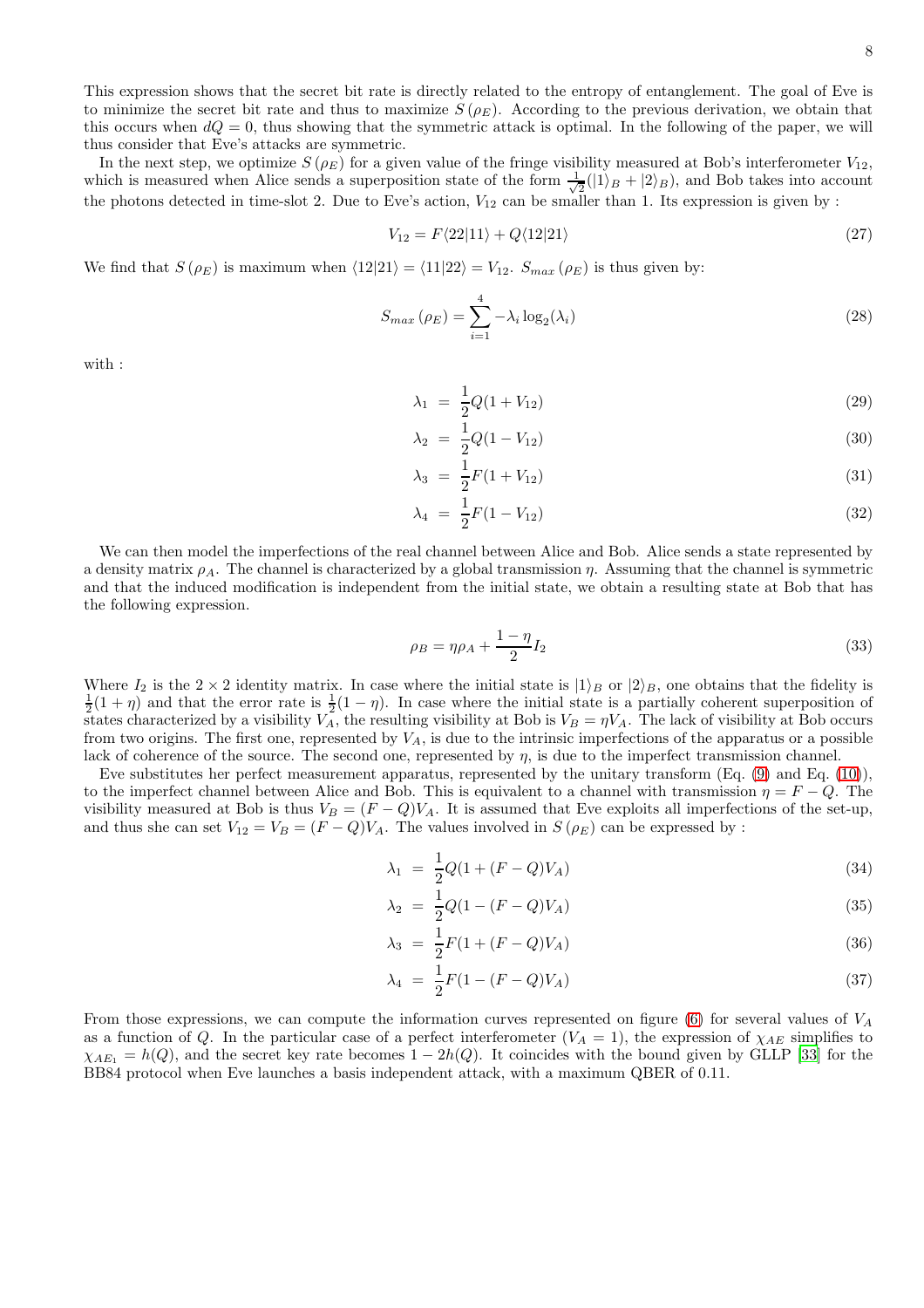**Mutual information (bit/pulse)**



<span id="page-8-0"></span>Figure 6: Mutual informations as a function of the quantum bit error rate Q. The curves represent the Holevo quantity between Alice and Eve for visibilities  $V_A$  equal to 0.9, 0.95 and 1. The solid lines represent Eve's information in the case of the Two Time-Slots protocol or the Completed Three Time-Slots protocol. For a visibility of 1, it crosses the curve representing the Shannon information between Alice and Bob,  $I_{AB}$ , for a quantum bit error rate of 0.11. The dashed lines represent Eve's information in the case of the original Three Time-Slots protocol for the same values of the visibility. This procotol is less performant than the previous ones as shown for the maximal QBER and the available information per pulse that are smaller. Anyhow, security is still possible up to values of QBER equal to 5% when  $V_A = 1$ .

## IV. SECURITY ANALYSIS OF THE THREE TIME-SLOTS PROTOCOL

After analyzing the security of the two time-slots protocol (2TS), we can go back to the original three time-slots protocol (3TS). The state describing the whole system, when no eavesdropping occurs, is given by Eq. [\(4\)](#page-3-1). The state corresponding to the projection on the basis states  $|1\rangle_B$  and  $|3\rangle_B$  is given by Eq. [\(7\)](#page-4-2). The key is built upon those two states, and therefore, the attack of Eve should involve only them and not the state  $|2\rangle_B$  which does not play any role after sifting. As a consequence, the unitary transform describing the attack of Eve is similar to that used in the case of the 2TS protocol (Eq. [\(9\)](#page-5-5) and Eq. [\(10\)](#page-5-5)), the role of  $|2\rangle_B$  being played by  $|3\rangle_B$ . The state  $|2\rangle_B$  is transformed in a way similar to that of  $|1\rangle_B$  and  $|3\rangle_B$ . A fourth state  $|4\rangle_B$  is introduced to preserve the unitarity of the transform but it does not play any role in the security evaluation. Doing this, we find the same fidelity for all three states after Eve's attack. The unitary transform applied by Eve thus writes :

<span id="page-8-1"></span>
$$
|1\rangle_B|0\rangle_E \to |1\rangle_E = \sqrt{F}|11\rangle|1\rangle_B + \sqrt{Q}|13\rangle|3\rangle_B \tag{38}
$$

$$
|2\rangle_B|0\rangle_E \to |2\rangle_E = \sqrt{F}|22\rangle|2\rangle_B + \sqrt{Q}|24\rangle|4\rangle_B \tag{39}
$$

$$
|3\rangle_B|0\rangle_E \to |3\rangle_E = \sqrt{F}|33\rangle|3\rangle_B + \sqrt{Q}|31\rangle|1\rangle_B \tag{40}
$$

In the case of the 2TS protocol, the security relies on a coherence measurement corresponding to Alice sending a superposition state  $\frac{1}{\sqrt{2}}$  $\frac{1}{2}(\hat{1}_B + \hat{2}_B)$ . Similarly, in this case, Alice should send a superposition state  $\frac{1}{\sqrt{2}}$  $\frac{1}{2}(|1\rangle_B + |3\rangle_B)$ between the two states involved in the key establishment. Then Bob should measure the coherence between those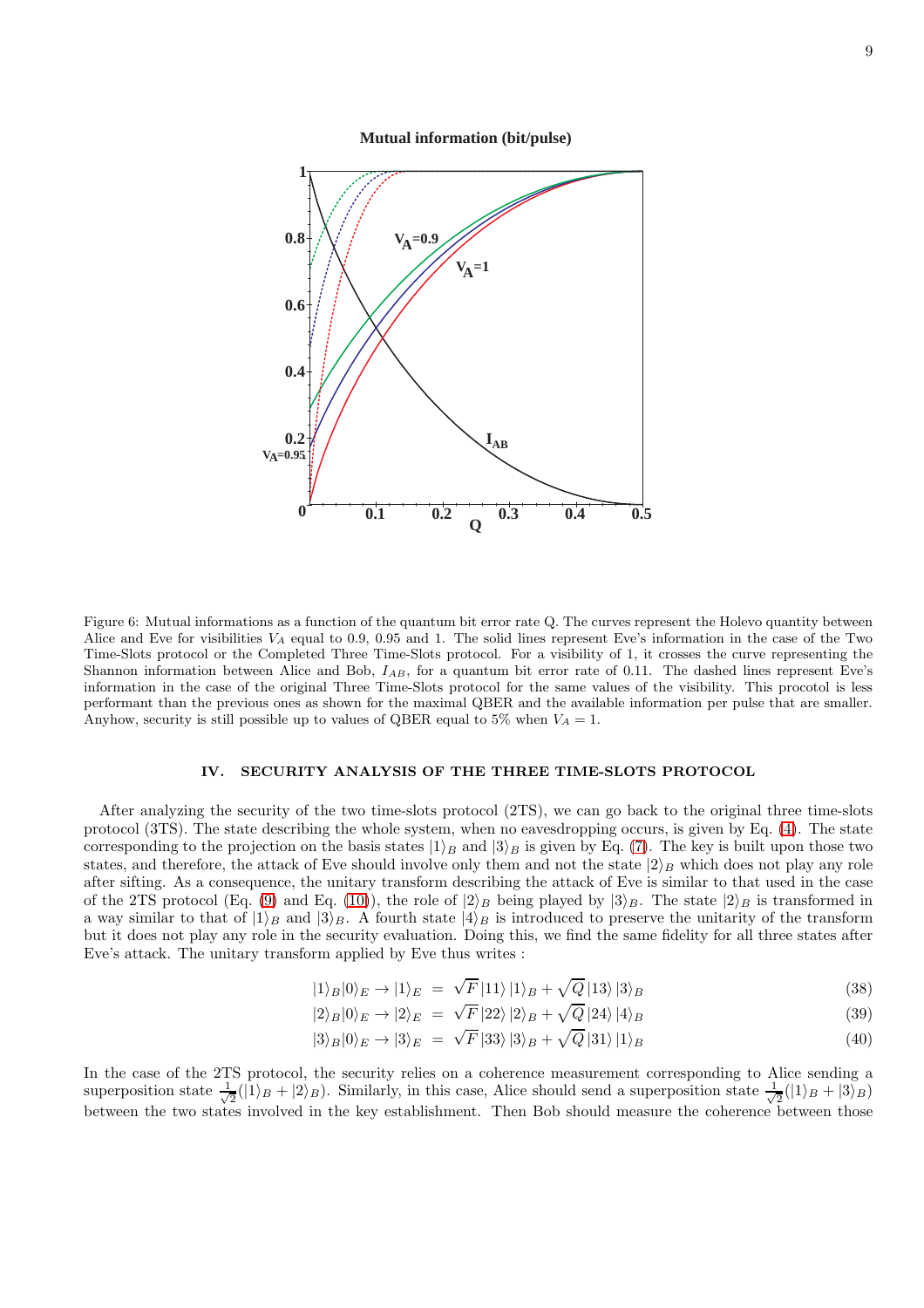two states after transmission through the channel, in order to evaluate the security of the exchange. In that case, one would expect to derive the same security analysis and to obtain exactly the same results as derived in part [III.](#page-4-3) In particular, the information of Eve is maximized when the relation  $\langle 13|31 \rangle = \langle 11|33 \rangle = V_{13}$  is fulfilled. As compared to the original 3TS protocol, this implies for Alice to send additional superpositions of pulses spanning time-slots 1 and 3 and for Bob to measure their coherence with an interferometer having a time propagation difference of T between the two arms. We will denote this protocol Completed Three Time-Slots protocol (C3TS).

Similarly to the C3TS protocol, the original 3TS protocol makes use of  $|1\rangle_B$  and  $|3\rangle_B$  to carry the information. Therefore, the security analysis of the 3TS protocol is the same as that of the 2TS and C3TS protocols up to the expressions of the eigenvalues of  $S(\rho_E)$  as a function of the visibility (Eq. [\(29\)](#page-7-0) to Eq. [\(32\)](#page-7-0)). The difference between the 3TS protocol and the C3TS protocol lies in the way the visibility is measured in both cases. In the C3TS protocol, the visibility is measured between time-slots 1 and 3. In the original 3TS protocol, the interferometer measures the coherence between time-slots 1 and 2 and between time slots 2 and 3 respectively, as described in section [II.](#page-3-2) If Bob receives a superposition of states  $|1\rangle_B$  and  $|2\rangle_B$  he keeps only the photons detected in time-slot 2. If he receives a superposition of states  $|2\rangle_B$  and  $|3\rangle_B$  he keeps only the photons detected in time-slot 3. Therefore he can measure a visibility of 1 if no eavesdropping occurs. Taking into account Eq. [\(38\)](#page-8-1) to Eq. [\(40\)](#page-8-1), we can then calculate the visibility in case eavesdropping occurs, and we get :

$$
V_{12} = \langle 11|22\rangle \tag{41}
$$

$$
V_{23} = \langle 22|33 \rangle \tag{42}
$$

We can then relate the parameters F and Q to the parameters of the unperfect channel  $\eta$  and  $V_A$  as we did in section [III](#page-4-3) for the 2TS protocol. Since the key is established using a two states Hilbert space  $(|1\rangle_B, |3\rangle_B)$ , we can derive the relations  $F = \frac{1}{2}(1 + \eta)$  and  $Q = \frac{1}{2}(1 - \eta)$  as we did previously, using Eq. [\(33\)](#page-7-1). Similarly, the visibility evaluation involves two dimension Hilbert spaces, either  $(|1\rangle_B, |2\rangle_B)$  or  $(|2\rangle_B, |3\rangle_B)$ . We then get similar values for the visibilities measured at Bob :  $V_{12} = V_{23} = \eta V_A$ . Finally, we get the relation :

$$
\langle 11|22 \rangle = \langle 22|33 \rangle = (F - Q)V_A = \cos(\varphi) \tag{43}
$$

Similarly to the case of the C3TS protocol, Eve should optimize the angle between states  $|11\rangle$  and  $|33\rangle$  in order to minimize the scalar product  $\langle 11|33 \rangle$  and thus maximise her information. The states  $|11\rangle$ ,  $|22\rangle$  and  $|33\rangle$  form a three dimension space. The scalar product  $\langle 11|33 \rangle$  is thus constrained by the previous relation since  $|11\rangle$  and  $|33\rangle$  both make an angle  $\varphi$  with  $|22\rangle$ . As long as  $\varphi \leq \frac{\pi}{4}$ , the minimal value of the coherence between time-slots 1 and 3 is thus obtained when  $|11\rangle$ ,  $|22\rangle$  and  $|33\rangle$  are in the same plane, and its value is given by

$$
V_{13} = \langle 11|33 \rangle = \cos(2\varphi) \tag{44}
$$

A simple trigonometric expansion shows that  $(F - Q)V_A$  should be replaced by  $2(F - Q)^2V_A^2 - 1$  in Eq. [\(34\)](#page-7-2) to Eq. [\(37\)](#page-7-2). The eigenvalues used to calculate the secure key rate become :

$$
\lambda_1 = Q(F - Q)^2 V_A^2 \tag{45}
$$

$$
\lambda_2 = Q(1 - (F - Q)^2 V_A^2) \tag{46}
$$

$$
\lambda_3 = F(F-Q)^2 V_A^2 \tag{47}
$$

$$
\lambda_4 = F(1 - (F - Q)^2 V_A^2) \tag{48}
$$

If  $\varphi \geq \frac{\pi}{4}$ ,  $|11\rangle$  and  $|33\rangle$  can be chosen orthogonal, and Eve has a complete information on the key.

This protocol is less performant than the 2TS protocol or the C3TS protocol (figure [\(6\)](#page-8-0)). In particular, Eve can obtain a complete information on the key as soon as  $2(F-Q)^2V_A^2-1=0$ , which corresponds to  $Q=0.15$  in the case where  $V_A = 1$ . For the two other protocols, this occurs when  $Q = 0.5$  independently of the value of  $V_A$ . In the case of a perfect visibility  $(V_A = 1)$ , the maximum QBER is 5%, whereas it is 11% in the case of the 2TS protocol or the C3TS protocol.

### V. EVALUATION OF THE SECURE DISTANCE

One of the main characteristics of a quantum key distribution link is its secure distance, i.e. the distance over which the mutual information  $I_{AB}$  stays greater than  $\chi_{AE}$  [\[26\]](#page-14-6). Our security evaluation involves two parameters which are the fringe visibility  $V_A$  and the QBER  $Q$ . In order to eavesdrop the key, Eve replaces the imperfect channel with transmission  $\eta$  with a perfect one having a transmission equal to 1. We assume in addition that Eve can control all the errors of the set-up. She can thus perform an attack that introduces errors up to a maximum QBER of Q. The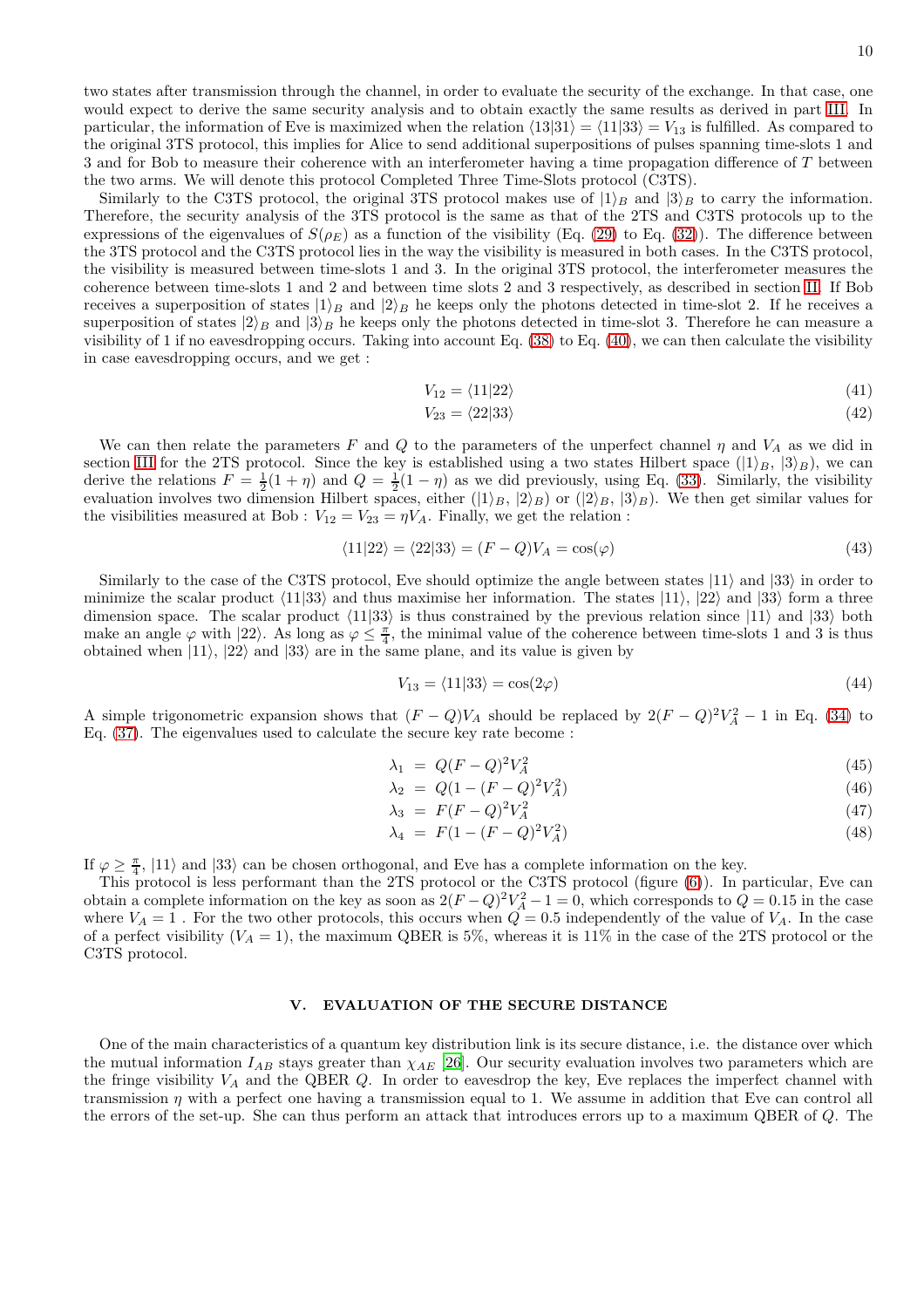QBER is dependent on the channel parameters. It results from the errors intrinsic to Alice,  $Q_A$ , and from the dark counts in Bob detectors. In the case of the 2TS protocol, an error occurs, for example, when Alice sends a state  $|1_B\rangle$ and Bob detects  $|2_B\rangle$ . In the case of the 3TS protocol, an error occurs when Alice sends for example a state  $|\beta_1\rangle$  and Bob detects a state  $|3_B\rangle$ . The probability to detect in the wrong time-slot comes either from the intrinsic errors of the pulse sent by Alice affected by the channel transmission,  $\eta Q_A$ , or from the dark-count probability per time-slot,  $p_d$ . The total probability detection results either from an incoming photon with probability  $\eta$  or from the dark-count probability corresponding to the two time slots involved in the protocol,  $2p_d$ . Therefore, the overall quantum bit error rate is given by :

<span id="page-10-2"></span>
$$
Q = \frac{\eta Q_A + p_d}{\eta + 2p_d} \tag{49}
$$

In particular,  $Q$  increases as  $\eta$  decreases. When the transmission is close to 1, the probability of a dark-count is totally negligible and the QBER is equal to the QBER intrinsic to Alice  $Q_A$ . When the transmission becomes very low, the QBER is dominated by the dark-counts and it tends to  $1/2$ . The dependence of the channel transmission with distance is given by  $\eta = \eta_d \eta_L$  where  $\eta_d$  is the quantum efficiency of the detector, and  $\eta_L = 10^{-\frac{\alpha L}{10}}$  is the channel attenuation where L is the distance in km and  $\alpha$  is the attenuation in dB/km. We consider a fiber attenuation  $\alpha$  $= 0.2$  dB/km, a superconducting single-photon detector [\[40](#page-14-20)] with a dark-count rate of 10 counts/sec, a quantum efficiency of 10 % and a pulse duration of  $T/2 = 10$  ns. This leads to a dark-count probability per pulse  $p_d = 10^{-7}$ . For both protocols and for  $V_A$  equal to 1, 0.95 and 0.9 and  $Q_A = 0.02$ , we deduce the secure distance from the maximum allowed QBER (see figure [\(6\)](#page-8-0)). For the original 3TS protocol, we obtain 227, 213 and 182 km. For the 2TS protocol or for the C3TS protocol we obtain 253, 250 and 247 km. For a given value of the visibility, the 2TS or the C3TS protocols feature a longer secure distance than the original 3TS protocol. This comes clearly form the mutual information curves shown on figure [6.](#page-8-0) Anyhow the difference between both protocols becomes really important for low values of the visibility  $V_A$ . This evaluation shows that the 2TS protocol or the C3TS protocol are better than the original 3TS protocol in term of secure distance and that secure distances over 200 km are possible with the combination of time-coding protocols and low-noise SSPD.

### VI. PHOTON NUMBER SPLITTING ATTACKS

Up to now, we have considered single-photon states and the security analysis has been done within the framework of this hypothesis. Although the subject of intense experimental research, single-photon states are still difficult to produce. Most of the time, QKD devices make use of faint pulses simulating single-photon states when sufficiently attenuated. Here, we will analyse the security of the 2TS protocol within this framework.

The fact that more than one photon can be measured in a pulse makes possible the use of specific attacks on the key exchange. One of them, called *Photon number splitting attack* (PNS) [\[23](#page-14-3)], explicitly exploits the number of photons in the pulse. The principle consists for Eve in measuring the number of photons in a given pulse and keeping only those with a number of photons greater than 1. Then, Eve keeps one photon and stores it in a quantum memory while she lets the remaining part of the pulse be transmitted to Bob. She waits until the end of the reconciliation process and the corresponding classical information exchange between Alice and Bob. She then performs the adequate measurement, in order to get some knowledge on the key. The limit rate taking into account PNS attacks has been given by GLLP [\[33\]](#page-14-13). It can be written

<span id="page-10-0"></span>
$$
R_{faint} \ge q G_{\mu} \{ (1 - \Delta)(1 - h(Q_{\mu}/(1 - \Delta))) - h(Q_{\mu}) \}
$$
\n(50)

 $\Delta$  is the ratio between the number of multiphoton pulses measured at the output of Alice to the number of pulses actually detected by Bob. Therefore,  $(1 - \Delta)$  is a lower bound of the proportion of single photon pulses in the signal pulses. The first term in the parenthesis represents the mutual information  $I_{AB}$  that can be obtained only from single photon pulses. The second term is the information available to the eavesdropper that has the same expression as in the case of single photon pulses. q is a parameter specific from the protocol,  $G_\mu$  and  $Q_\mu$  are the gain and the error rate for the signal pulse, that can be evaluated from the channel characterization. In order to calculate each term in Eq.  $(50)$ , we start from the general expression of a two time-slot pulse with average photon number  $\mu$ . It is described by a product of coherent states

<span id="page-10-1"></span>
$$
|\psi\rangle_{Agen} = |a_1\sqrt{\mu}\rangle_1|a_2\sqrt{\mu}\rangle_2\tag{51}
$$

where  $|a_1|^2 + |a_2|^2 = 1$  and  $|a_2|^2 \ll |a_1|^2 \ll |a_2|^2$ , depending on whether a bit 0 or a bit 1 is encoded. Bob keeps only the events corresponding to one detection in a time-slot, and no detection in the other one. Therefore, the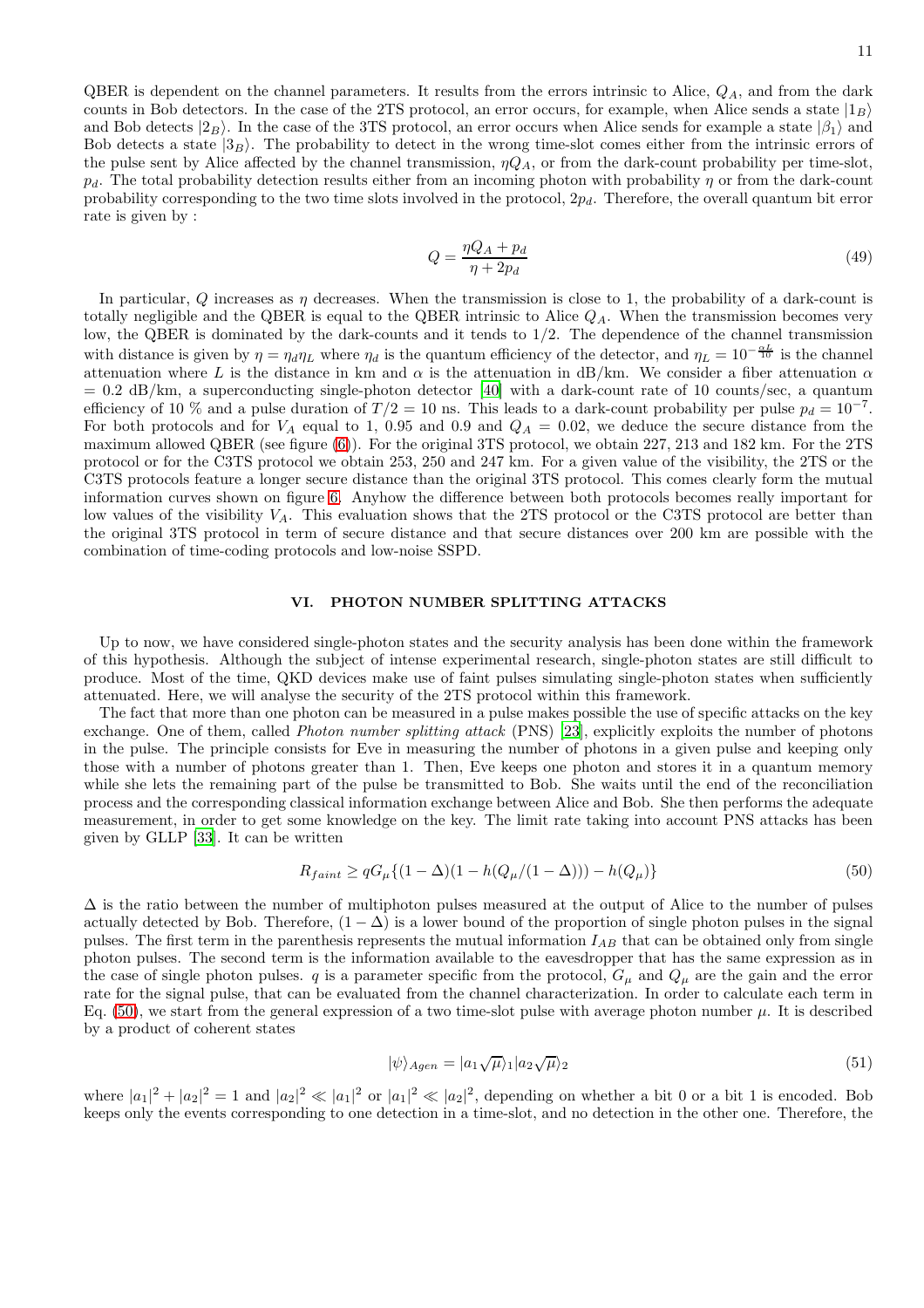detection in time-slot 1 is described by the operator  $P_1 = (1 - |0\rangle_{11}\langle 0|)|0\rangle_{22}\langle 0|$  and the detection in time-slot 2 by  $P_2 = (1 - |0\rangle_2 |0\rangle_0|_1 |0\rangle_1 |1\rangle_1$  Taking into account the dark-count probability  $p_d$ , we obtain the probability to have a detection in time-slot 1 (and none in time-slot 2) given by  $p_1 = (1 - \exp(-|a_1|^2 \eta \mu)) \exp(-|a_2|^2 \eta \mu) + p_d$ . Similarly, for time-slot 2, we have  $p_2 = (1 - \exp(-|a_2|^2 \eta \mu)) \exp(-|a_1|^2 \eta \mu) + p_d$ . At the output of the channel, the initial coherent state  $|\sqrt{\mu}\rangle$  is transformed to  $|\sqrt{\eta\mu}\rangle$ , due to the overall channel transmission. For small values of  $\mu$ , we can deduce the channel gain given by

<span id="page-11-0"></span>
$$
G_{\mu} = (1 - \exp(-\eta \mu)) + 2p_d, \tag{52}
$$

and the error rate given by

$$
Q_{\mu} = \frac{Q_A (1 - \exp(-\eta \mu)) + p_d}{(1 - \exp(-\eta \mu)) + 2p_d}.
$$
\n(53)

From the definition of  $\Delta$ , we have

$$
\Delta = \frac{1}{2\eta}(\mu + O(\mu^2))\tag{54}
$$

The expression of  $\mu$  is thus  $\mu = 2\eta\Delta$ , showing that the average photon number in the signal pulse has to decrease proportionally to the channel transmission if one wants we keep ∆ constant as a function of the distance. We see from Eq. [\(52\)](#page-11-0) that the rate is proportional to  $\eta^2$  as long as  $\eta$  is much greater than  $p_d$ . Taking the same expression for  $\eta$  and the same value for the parameters as in the previous section, we can plot the rate as a function of the distance and compare it with the result obtained in the single photon case, as displayed on figure [\(7\)](#page-12-0). Here, for simplicity, we have supposed a perfect visibility  $(V_A = 1)$ , and we obtain a limit distance of 90 km.

One counter-measure to PNS attacks is to introduce decoy states [\[30–](#page-14-10)[32\]](#page-14-11). Our goal is to show that decoy states can be combined with our protocol in order to reach rates that are close to those obtained with single photon pulses. We consider here the case of an asymptotic decoy state method as described in [\[31\]](#page-14-12) which consists for Alice to send signal pulses with average photon number  $\mu$  and to mix them with a fixed proportion of decoy states that can take all possible average photon number values between 0 and  $\mu$ . It has been proven in [\[34](#page-14-14)] that practical methods combining one weak decoy state and exploiting the vacuum (vacuum + weak decoy state protocol) can lead to results very close to the asymptotic protocol. Therefore, Alice and Bob can deduce precisely the portion of pulses having exactly N photons. Thus any attempt to eavesdrop the channel unavoidably modifies the relative part of each N photon states, which allows to detect Eve. The GLLP analysis [\[31,](#page-14-12) [33\]](#page-14-13) results in a simple expression for the secure rate given by

$$
R \ge q\{-G_{\mu}f(Q_{\mu})h(Q_{\mu}) + G_1[1 - h(Q_1)]\}
$$
\n(55)

 $G_1$  and  $Q_1$  are respectively the gain of the channel and the error rate for the one photon pulses,  $f(Q_\mu)$  is the efficiency of the reconciliation algorithm. We consider the 2TS protocol with perfect visibility ( $V_A = 1$ ) for simplicity. The first term in the parenthesis is the information that can be retrieved by the eavesdropper on the sifted key. The second term is the information available to Alice and Bob which can be obtained only from true single photon pulses. Considering the states at the output of Alice, given by Eq.  $(51)$ , and taking into account the overall transmission  $\eta$ , we obtain the expression of the channel gain for the single photon pulses

$$
G_1 = \exp(-\mu)\mu\eta. \tag{56}
$$

The error rate in the case of single photon pulses is given by Eq. [\(49\)](#page-10-2). In order to be able to compare it with the single photon case, we take  $q = 1$ , and we consider that Alice and Bob can perform perfect information extraction, which results in  $f(Q_\mu) = 1$ . As previously, the overall transmission is given by  $\eta = \eta_L \eta_D$ . With the same expression and parameter values as previously and taking the optimum value  $\mu = 0.5$ , we can plot the rate as a function of the distance and compare it with the result obtained in the single photon case. The curves are displayed on figure [\(7\)](#page-12-0). Both of them decrease as  $\eta$  with the distance as long as  $\eta \gg p_d$ . The cut-off distance is 250 km for the single photon protocol. It is slightly lower for the decoy state protocol (225 km) but comparable. This shows that our protocol combined with decoy states can reach secure distances that are comparable to those obtained with single photons. In addition, the use of low noise detectors such as SSPD allows to reach unprecedented long secure distances.

#### VII. CONCLUSION

We have given a complete security analysis of time-coding protocols where the bits are encoded in coherent singlephoton pulses spanning successive time-slots [\[19](#page-13-11), [20](#page-14-0)]. To model the protocol, each time-slot is represented by a basis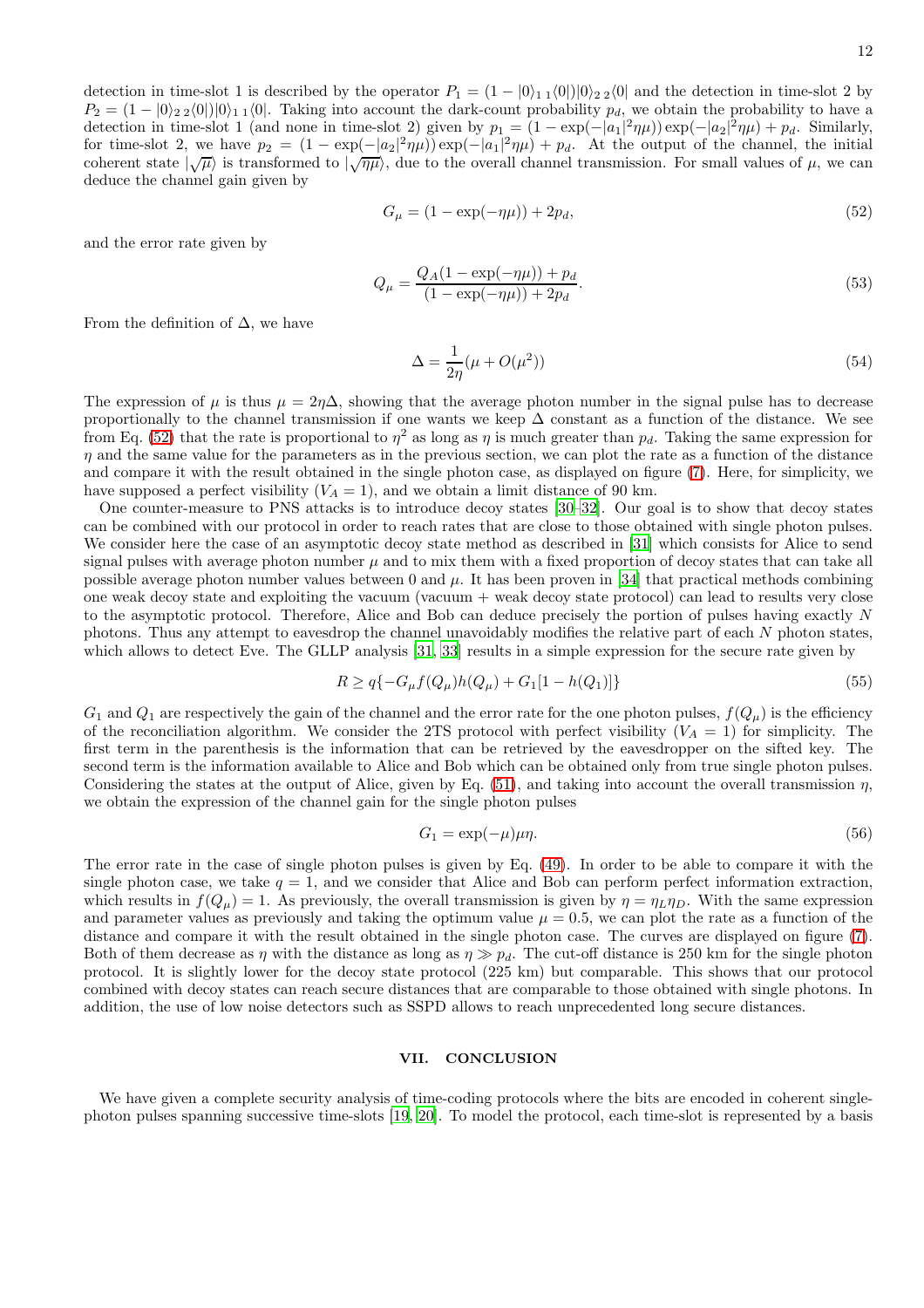

<span id="page-12-0"></span>Figure 7: Decrease of the secure key rate (dB) as a function of the distance (km) for the 2TS protocol with visibility 1. Curve (a) is obtained with faint pulses without decoy states. The rate decreases as  $\eta^2$  until it reaches the cut-off distance. Curve (b) is obtained with single photons, curve (c) is obtained combining faint pulses with decoy states. Both curves decrease as  $\eta$  with the distance as long as  $\eta \geq p_d$ . When we consider a fiber attenuation of  $\alpha = 0.2$  dB/km, the cut-off distance is 90 km without decoy states, 250 km for the single photon protocol and 225 km for the decoy state protocol.

state in the Hilbert space. We first consider the original protocol [\[19\]](#page-13-11). It is based on three time-slots and can be modeled with three orthogonal basis states. We have renamed it Three Time-Slots Protocol (3TS). The bits are encoded in single-photon states that are represented by non orthogonal superpositions of the basis states. Therefore, it is impossible for Eve to preserve the coherence without introducing errors.

The mathematical expression describing the protocol can be reformulated. This leads to another protocol requiring only two basis states and which has therefore been called Two Time-Slots protocol (2TS). The bits are encoded on two orthogonal states corresponding to two successive time-slots. Additional pulses spanning the two adjacent time-slots and corresponding to a superposition of the two basis states are added in order to keep Eve from eavesdropping the key without introducing errors. A complete analysis of this protocol is given. We calculate the Holevo quantity between Alice and Eve as a function of the quantum bit error rate (QBER) for different values of the interferometer visibility. We compare it to the Shannon information between Alice and Bob to deduce the advantage of information of Alice and Bob over Eve as a function of the QBER. In the case of a perfect visibility of the interferometer, the results coincide with those obtained for the BB84 protocol, with a maximum allowed QBER of 11%.

We then analyse the security of the 3TS protocol. The security analysis is very similar to that of the 2TS protocol. This suggests an improved version of the 3TS protocol where additional pulses are sent in addition to the two initial pulses. Those pulses are described by a superposition of the two states encoding the key. Measuring the coherence between those two states allows Bob to ensure the security of the key. This protocol has been called Completed Three Time-Slots protocol (C3TS). The results are identical to those of the 2TS protocol. Then, we have shown that, although being less performant, the original 3TS protocol can still allow producing secure keys up to a QBER of the order of 5%.

We then compare the two protocols calculating the maximum secure distance in both cases. We consider a realistic implementation involving a standard single mode optical fibre and superconducting single photon detectors. We obtain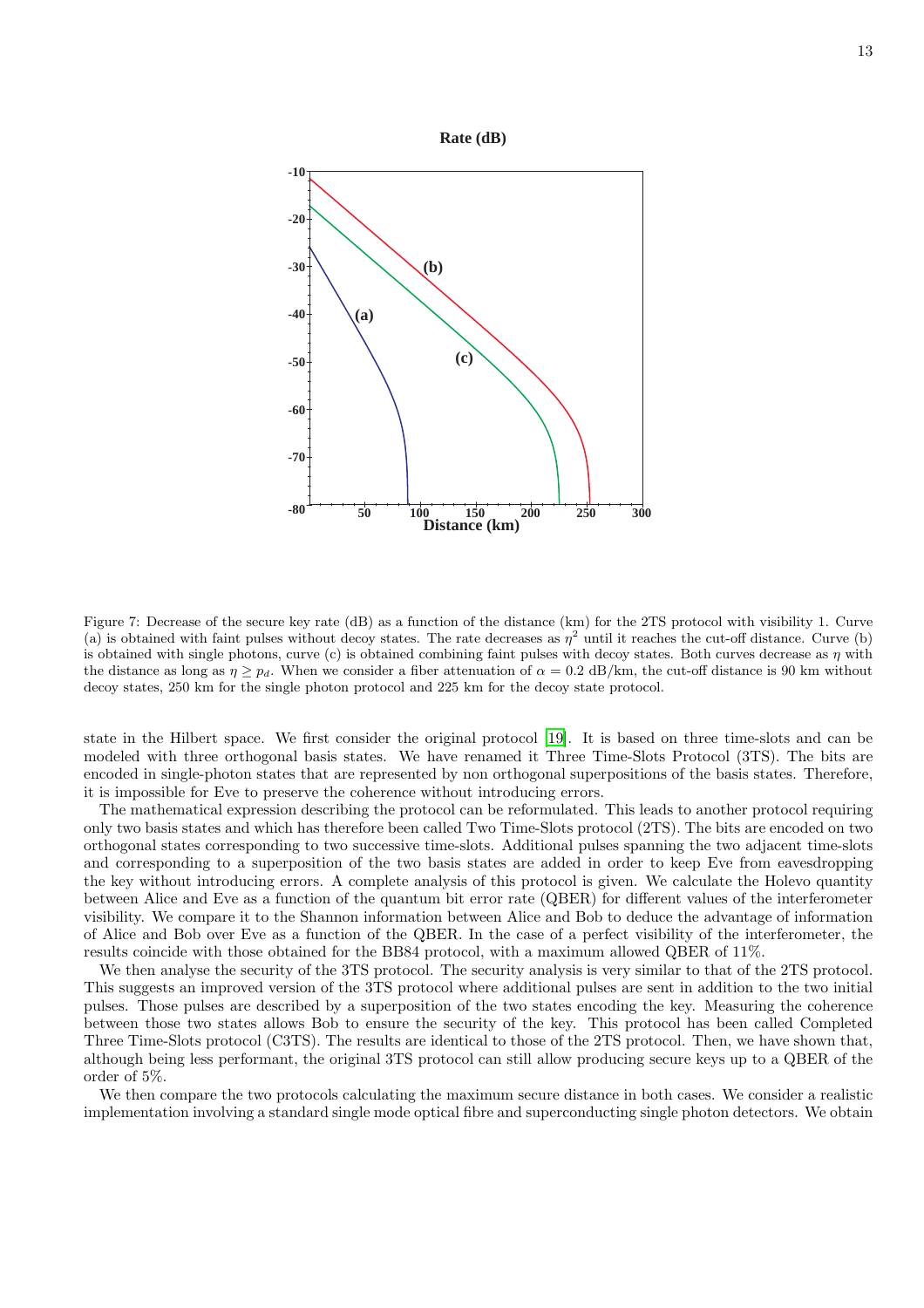14

secure distances with a cut-off of 253 km for the 2TS protocol or the C3TS protocol and 235 km for the original 3TS protocol in the case of a perfect visibility  $(V_A = 1)$ . Such secure distances have recently been demonstrated using superconducting single photon detectors and ultra low loss fibres [\[41\]](#page-14-21).

In order to take into account the case of real experimental implementations involving faint pulses instead of single photon pulses, we consider the case of PNS attacks. The protocols are sensitive to those attacks, which imposes a quadratic decrease of the rate with the channel attenuation if one wants to preserve the security of the key. Introducing decoy states where Alice can modulate the average photon number in the pulses within a known proportion, Alice and Bob can rule out those attacks. As a result, the secure rate decreases linearly with the attenuation, which is similar to what is obtained with single photon pulses. The secure distance cut-off is 225 km, which is only slightly smaller to the cut-off distance obtained with single-photon pulses. As a result, our time-coding protocols combined with decoy states are able to give security distances exceeding 200 km. This feature, in addition to their easy implementation, makes them good candidates for field implementation of long distance QKD links.

#### Acknowledgements

We thank Philippe Grangier for helpful discussions and suggestions. We acknowledge support from the European Union under project SINPHONIA (contract number NMP4-CT-2005-16433) and from the french Agence Nationale de la Recherche under project SEQURE (Grant No. ANR-07-SESU-011).

#### References

- <span id="page-13-0"></span>[1] N. Gisin, G. Ribordy, W. Tittel, and H. Zbinden. *Rev. Mod. Phys.*, 74:145, 2002.
- <span id="page-13-1"></span>[2] Valerio Scarani, Helle Bechmann-Pasquinucci, Nicolas J. Cerf, Miloslav Dusek, Norbert Lutkenhaus, and Momtchil Peev. The security of practical quantum key distribution, 2008.
- <span id="page-13-2"></span>[3] Charles H. Bennett and Gilles Brassard. Public key distribution and coin tossing. In *Proc. IEEE Int. Conference on Computers, Systems and Signal Processing, Bangalore, India (IEEE Press, New York, 1984), p. 175*, September 1984.
- [4] Artur K. Ekert. Quantum cryptography based on bell's theorem. *Phys. Rev. Lett.*, 67(6):661–663, Aug 1991.
- [5] Charles H. Bennett. Quantum cryptography using any two nonorthogonal states. *Phys. Rev. Lett.*, 68(21):3121–3124, May 1992.
- <span id="page-13-3"></span>[6] A. Muller, T. Herzog, B. Huttner, W. Tittel, H. Zbinden, and N. Gisin. Quantum cryptography using any two nonorthogonal states. *Appl. Phys. Lett.*, 70(7):793–795, February 1997.
- <span id="page-13-4"></span>[7] F. Grosshans and P. Grangier. *Phys. Rev. Lett.*, 88:057902, 2002.
- [8] F. Grosshans, G. Van Assche, J. Wenger, R. Brouri, N. J. Cerf, and P. Grangier. *Nature*, 421:238, 2003.
- [9] J. Lodewyck, M. Bloch, R. García-Patrón, S. Fossier, E. Karpov, E. Diamanti, T. Debuisschert, N.J. Cerf, R. Tualle-Brouri, S.W. McLaughlin, et al. Quantum key distribution over 25km with an all-fiber continuous-variable system. *Physical Review A*, 76(4):042305, 2007.
- <span id="page-13-5"></span>[10] C. Weedbrook, A.M. Lance, W.P. Bowen, T. Symul, T.C. Ralph, and P.K. Lam. *Phys. Rev. Lett.*, 93:170504, 2004.
- <span id="page-13-6"></span>[11] D. Stucki, N. Gisin, O. Guinnard, G. Ribordy, and H. Zbinden. Quantum key distribution over 67 km with a plug & play system. *New Journal of Physics*, 4(41.1):24, 2002.
- <span id="page-13-12"></span>[12] Damien Stucki, Nicolas Brunner, Nicolas Gisin, Valerio Scarani, and Hugo Zbinden. Fast and simple one-way quantum key distribution. *Appl. Phys. Lett.*, 87:194108, 2005.
- [13] S. Fossier, E. Diamanti, T. Debuisschert, A. Villing, R. Tualle-Brouri, and P. Grangier. Field test of a continuous-variable quantum key distribution prototype. *New J. Phys.*, 11(4):045023, 2009.
- [14] Alexander Treiber, Andreas Poppe, Michael Hentschel, Daniele Ferrini, Thomas Lornser, Edwin Querasser, Thomas Matyus, Hannes Hbel, and Anton Zeilinger. A fully automated entanglement-based quantum cryptography system for telecom fiber networks. *New J. Phys.*, 11(4):045013, 2009.
- <span id="page-13-7"></span>[15] Z. L. Yuan, A. W. Sharpe, and A. J. Shields. Unconditionally secure one-way quantum key distribution using decoy pulses. *Appl. Phys. Lett.*, 90:011118, 2007.
- <span id="page-13-8"></span>[16] http://www.secoqc.net.
- <span id="page-13-9"></span>[17] M. Peev, C. Pacher, R. Allaume, C. Barreiro, J. Bouda, W. Boxleitner, T. Debuisschert, E. Diamanti, M. Dianati, JF Dynes, et al. The SECOQC quantum key distribution network in Vienna. *New J. Phys*, 11:075001, 2009.
- <span id="page-13-10"></span>[18] http://www.uqcc2010.org.
- <span id="page-13-11"></span>[19] Thierry Debuisschert and William Boucher. Time coding protocols for quantum key distribution. *Phys. Rev. A*, 70(4):042306, Oct 2004.